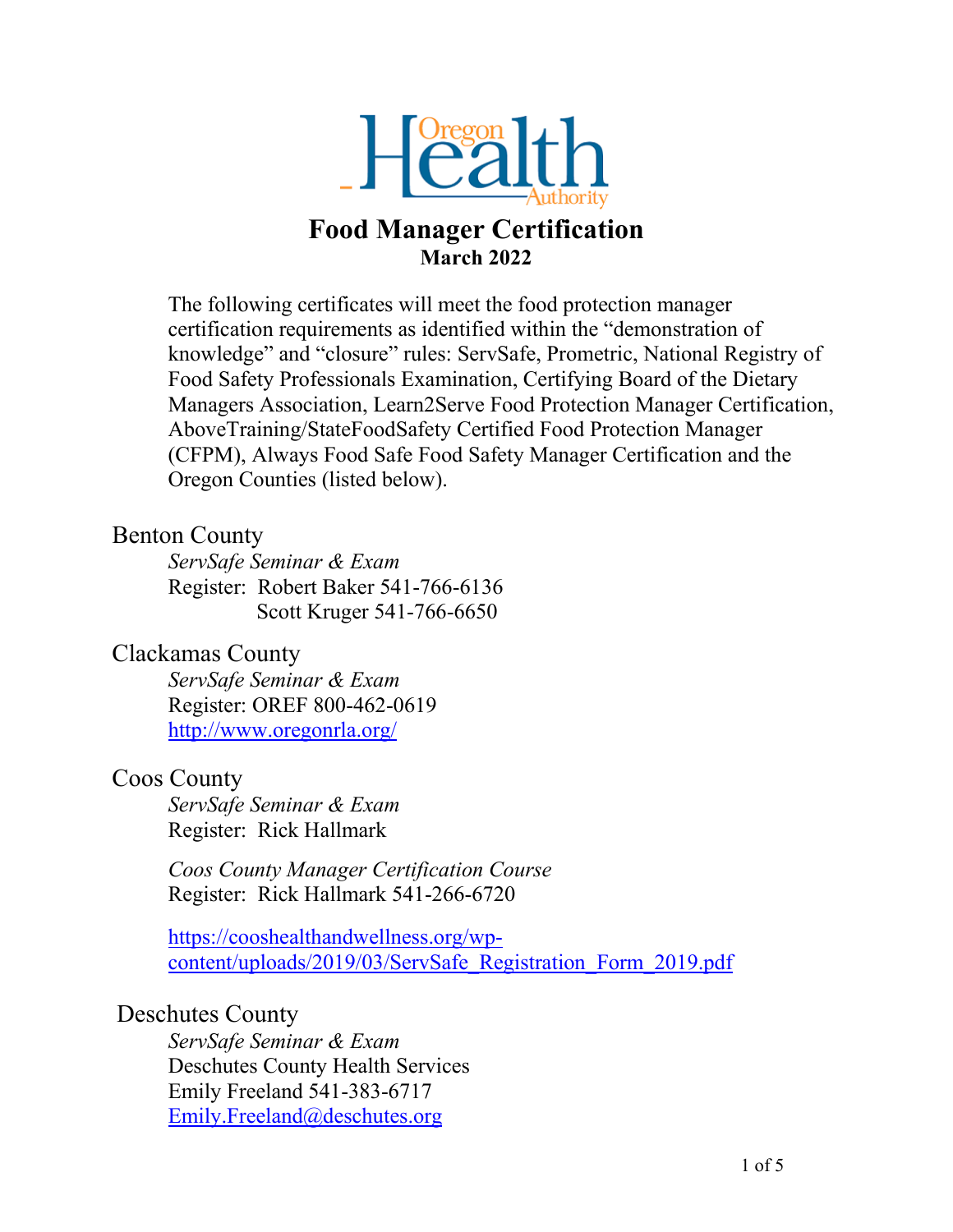# Deschutes County (Continued)

*ServSafe Seminar & Exam* Register: OREF 800-462-0619 <http://www.oregonrla.org/>

*Servsafe Class & Exam* Cathryn Watson 310-493-6802 *[cathy@helpingrestaurants.com](mailto:cathy@helpingrestaurants.com)* <http://helpingrestaurants.com/training>

#### Jackson County

*ServSafe Seminar & Exam* Instructor: Chef Marilyn Moore Register: 541-488-2629

#### Lane County

*ServSafe Seminar & Exam* Register: Margaret Sullivan 541-682-4480, LCEH

*Principles of Sanitation (ServSafe Exam)* Lane Community College, Eugene Clive Wanstall 541-463-3507

## Marion County

*ServSafe Manager Certification Course and Exam* Instructor: Andrew Duncan Register: 503) 576-4627

## Washington County

*ServSafe Course and Exam* (English and Spanish) Instructor: Camilo Angel Register: 503-846-4749 [EnvironmentalHealth@co.washington.or.us](mailto:EnvironmentalHealth@co.washington.or.us) [www.washcofoodsafety.com](https://urldefense.com/v3/__http:/www.washcofoodsafety.com__;!!OxGzbBZ6!NAiy97M6bAX6Xl9FmLQP_qS5IIaUm6jDPcMcZklKX6yUZKDopY9osZWiN62A8PvFwWyv41gf_-V2$)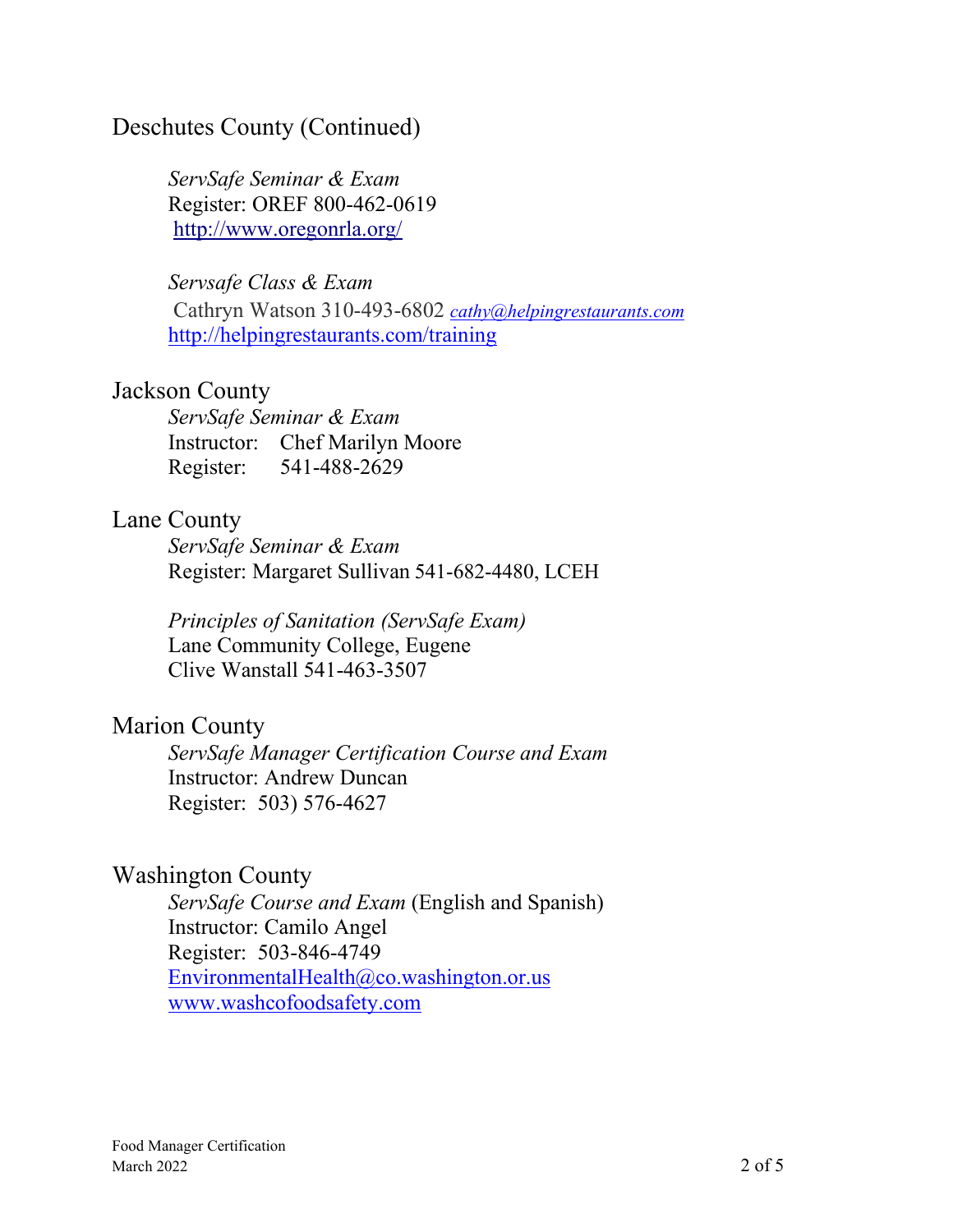# **Other Acceptable Examinations**

*eFoodManagers Food Manager Certification Program* [www.orFoodManagers.com](https://urldefense.proofpoint.com/v2/url?u=http-3A__www.orFoodManagers.com&d=DwMFaQ&c=7gilq_oJKU2hnacFUWFTuYqjMQ111TRstgx6WoATdXo&r=zOteTaBXIKBwuQyhrR3yeitvyeFwR1r9KuFtewEl7jjJOYVM1P_CMbsS_mx36AsE&m=T5r_PAkFsv08CcVwXITK-gqLtOtTqWRn04R7_8tZO8Y&s=E0qP7nhfLj8up_v2kbMO8s1EF5WdAgxcT7veP0LdgrE&e=) Prometric Exam Phone: Melissa Smith 503-729-5667 Email: [Melissa.Smith@efoodhandlers.com](mailto:Melissa.Smith@efoodhandlers.com)

*Food Service of America – Portland (ServSafe Exam)* 350 S Pacific Highway Woodburn, OR 97071 Phone: 503.980.2500 [fsa\\_portland@fsafood.com](mailto:fsa_portland@fsafood.com)

*SYSCO Food Services of Portland, Inc***. (***ServSafe Exam)* 26250 SW Parkway Center Drive Wilsonville, OR 97070 - 0527 (503) 682 - 8700 [http://www.syscoportland.com](javascript:content_window()

Covering Clackamas, Hood River, and Marion Counties *ServSafe® Seminar & Exam* Phone: Dean Hamburg 503-314-6847 [newor667@icloud.com](mailto:newor667@icloud.com)

*Kimberly Blakeley - ICFSM, FPMC (On-Site Training) National Independent Food Safety Administrator* [WWW.KIMBERLYBLAKELEY.COM](http://www.kimberlyblakeley.com/) 317-640-0262 MOBILE [FOODCERTIFICATION2011@YAHOO.COM](mailto:FOODCERTIFICATION2011@YAHOO.COM) Approved Trainer & Proctor for ServSafe, National Registry and Prometric

*NEHA Certified Professional Food Manager* National Registry of Food Safety Professionals Examination, or Prometric Exam or ServSafe Exam Denver, CO 80246-1960  $303.802.2166$  or [nehatraining@neha.org](mailto:nehatraining@neha.org)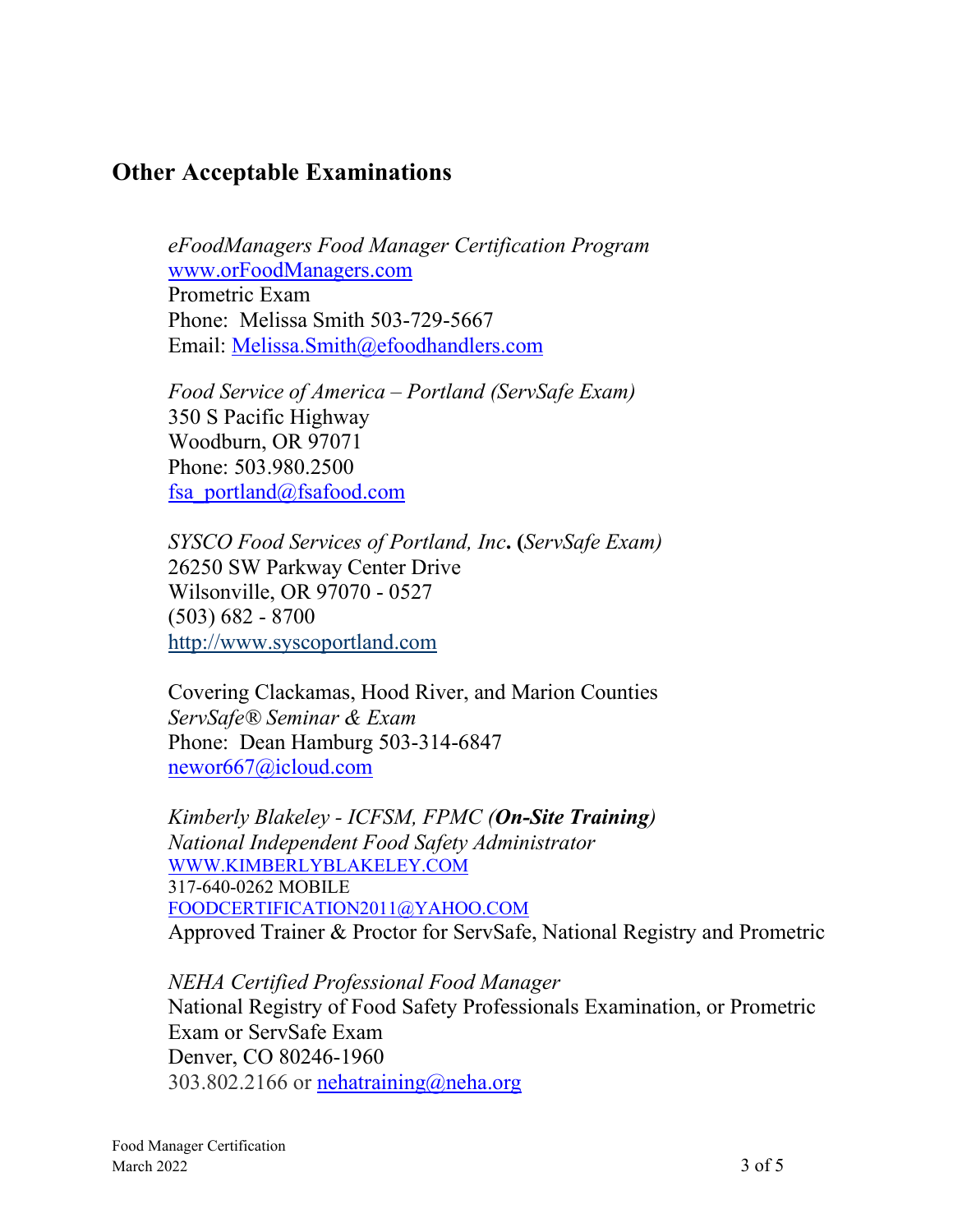*ServSafe Examination* by the Educational Foundation of the National Restaurant Association<https://www.oregonrla.org/servsafereg.html> 503-682-4422 or 800-462-0619

TAPS Food Safety Managers Certification Training (*ServSafe Exam)* National Registry of Food Safety Professionals Examination E-Learning Website - <http://www.tapseries.com/> 800-624.2736

*Food Safety Manager Certification Examination* by Professional Testing, Inc. and National Registry of Food Safety Professional. Web [http://www.nrfsp.com](http://www.nrfsp.com/) 800-446-0257 (9am-4pm EST)

*AboveTraining/StateFoodSafety Certified Food Protection Manager (CFPM) Exam 801-494-1416* 507 E Technology Ave, Bldg C, Suite 3100, Orem, UT, 84097 [http://www.statefoodsafety.com](http://www.statefoodsafety.com/)

*Certification in Food Protection for managers by the Food Marketing Institute (FMI)*. Online Course and Exam *National Registry of Food Safety Professionals Exam* Contact: Gwen Lee  $(202)$  220-0661 or e-mail glee $\omega$ fmi.org 202-220-0723 http:// [www.supersafemark.com.](http://www.supersafemark.com/)

*American Academy – Independent Study ServSafe Course book* Contact: Kevin McCloskey 800.830.5142; 610.967.3323 [www.123ce.com](http://www.123ce.com/)

*Premier Food Safety,* Contact 800 676 3121 <http://www.premierfoodsafety.com/public/> *National Registry of Food Safety Professionals Exam, ServSafe Exam, and Prometric exam*